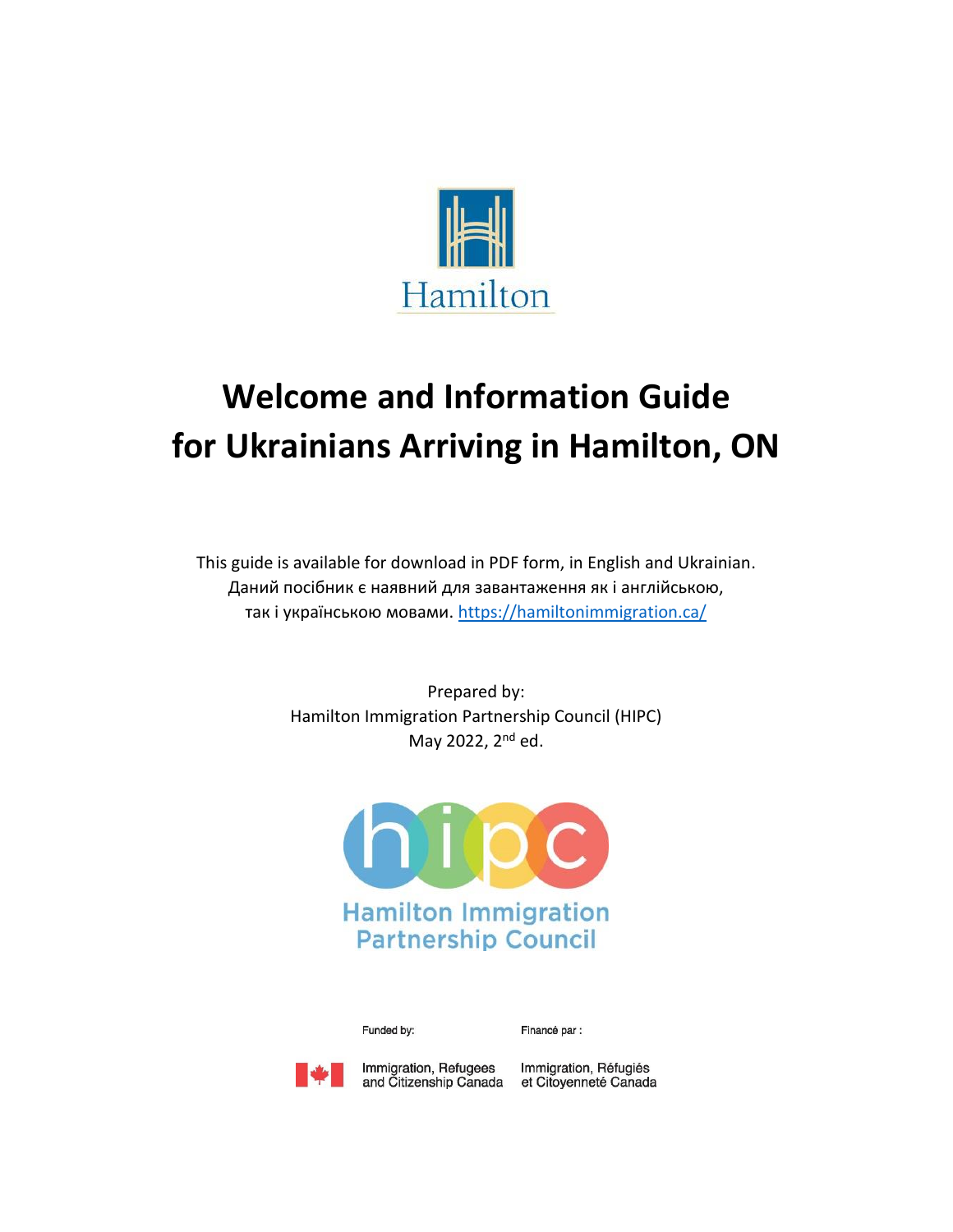





Dear Friends,

It is my pleasure to welcome you with open arms to the City of Hamilton. In coming to Hamilton, you are joining a community of diversity and inclusion.

Hamilton has a history of welcoming those displaced by war with a strong newcomer support network. Immigrants are a pillar of our community; many Ukrainian-Canadians have helped make our City what it is today and continue to share their vibrant culture, food, music, faith, and community services.

Until you can return safely, Hamilton is proud to provide a temporary home. In your welcome package you will find important information about the services and supports (like language classes and job search programs) that will help you settle in our welcoming city of Hamilton.

Sincerely,

Fred Eisenberger Mayor



71 Main Street, 2<sup>nd</sup> Floor, Hamilton, ON L8P 4Y5 T: 905-546-4200 E: mayor@hamilton.ca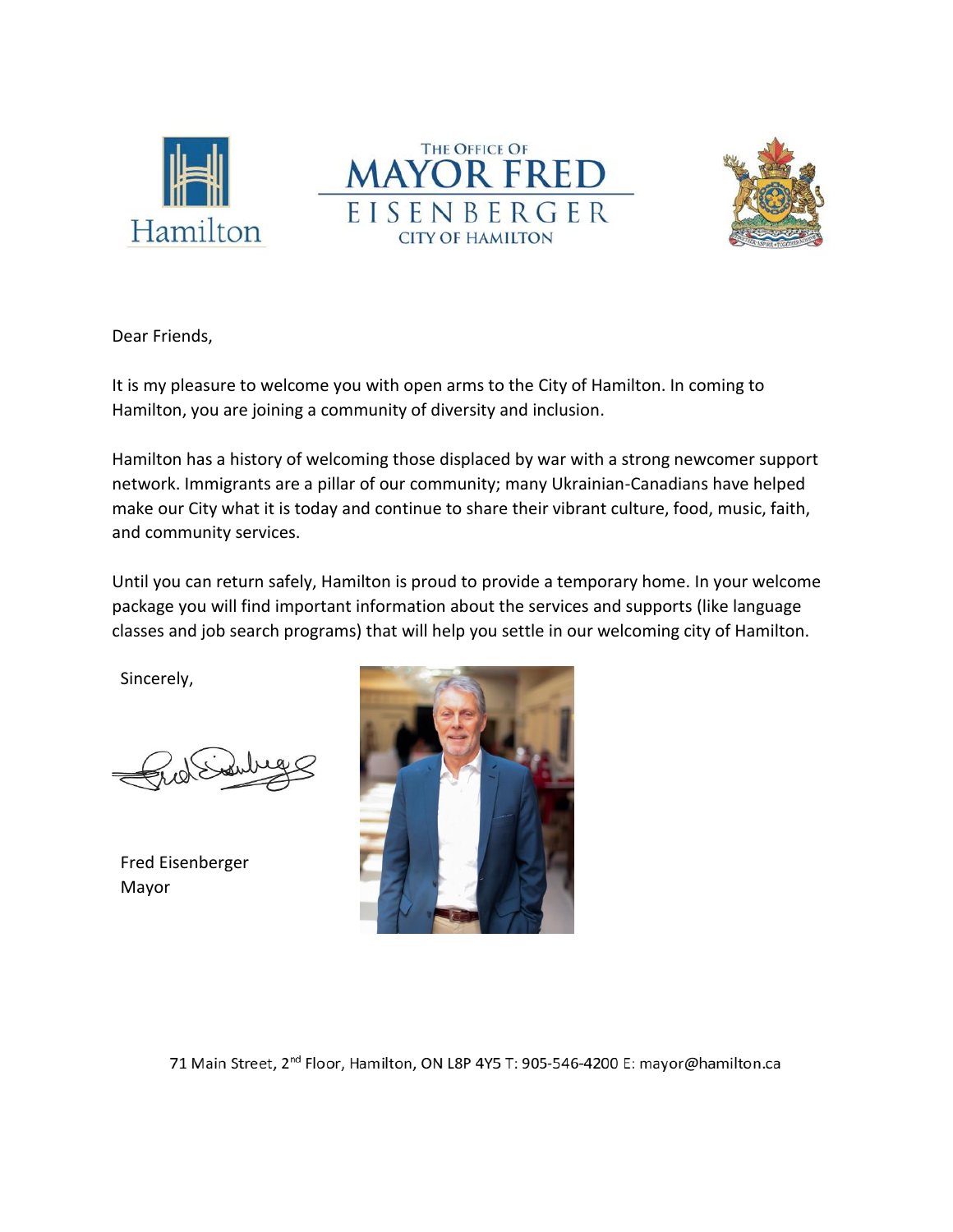## Table of Contents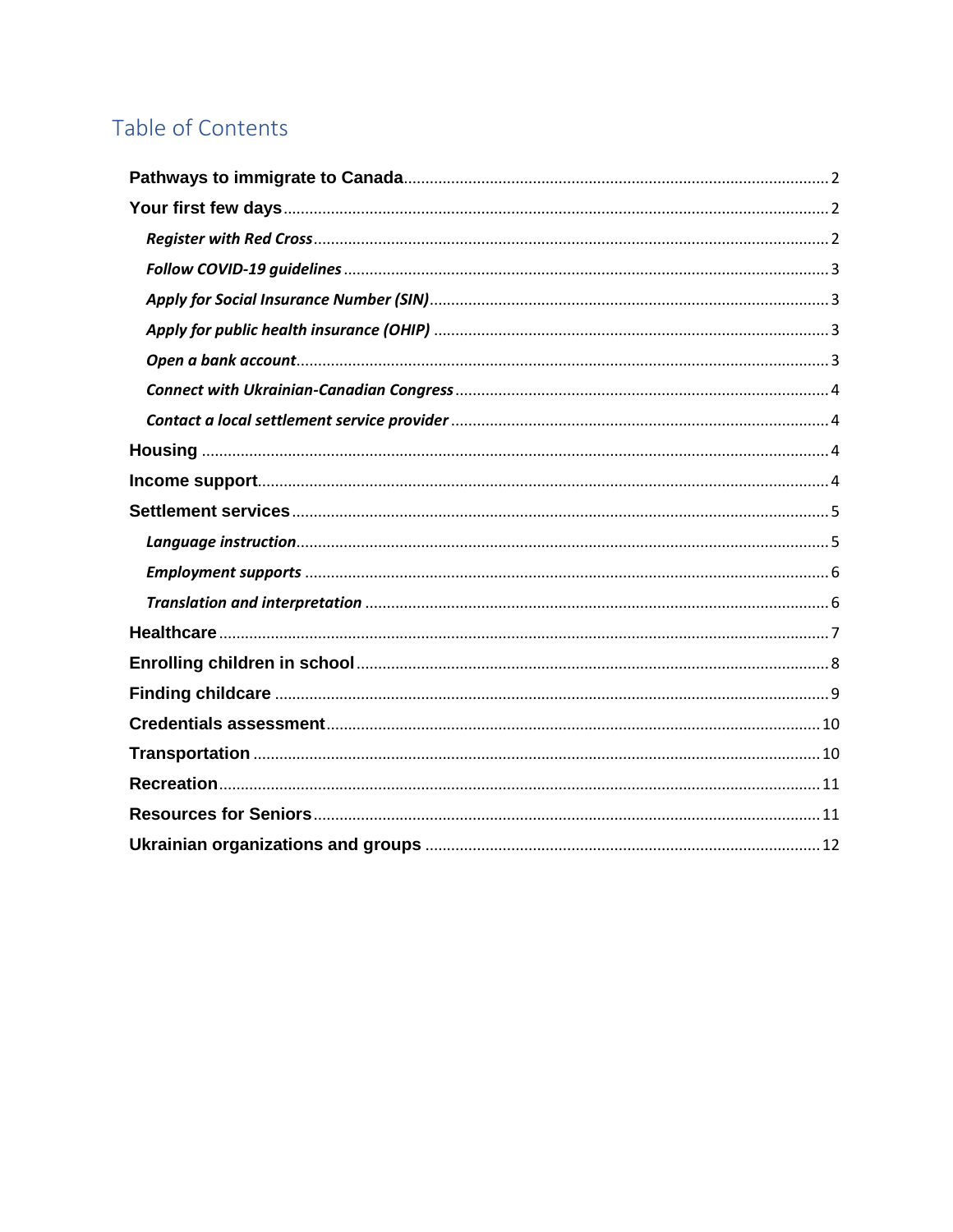### **Welcome to Hamilton**

Welcome! The City of Hamilton is pleased to welcome and support you and your family as you start a new life in Canada.

Hamilton is a mid-size city in southern Ontario with a diverse population, including a strong Ukrainian community. We have a long history of welcoming displaced people from other parts of the world. A strong network of local service providers, ethnic associations, and faith communities are here to help you.

Our city is also home to world-class hospitals, highly ranked postsecondary institutions, and a vibrant economy.

Here are some facts about Hamilton:

- Population: 569,000
- 25% of Hamilton's population was born outside Canada.
- Close to 19,000 Hamiltonians identify as Ukrainian.
- Hamilton has the most diversified economy in the country.
- As a regional hub for healthcare, Hamilton was named as the best Canadian city for hospitals in 2018.
- There are over 100 waterfalls in Hamilton and many parks, including on the waterfront.

As you start your new life in Hamilton, this document provides important information about what you need to know on your first few days as well as services and supports to help you.

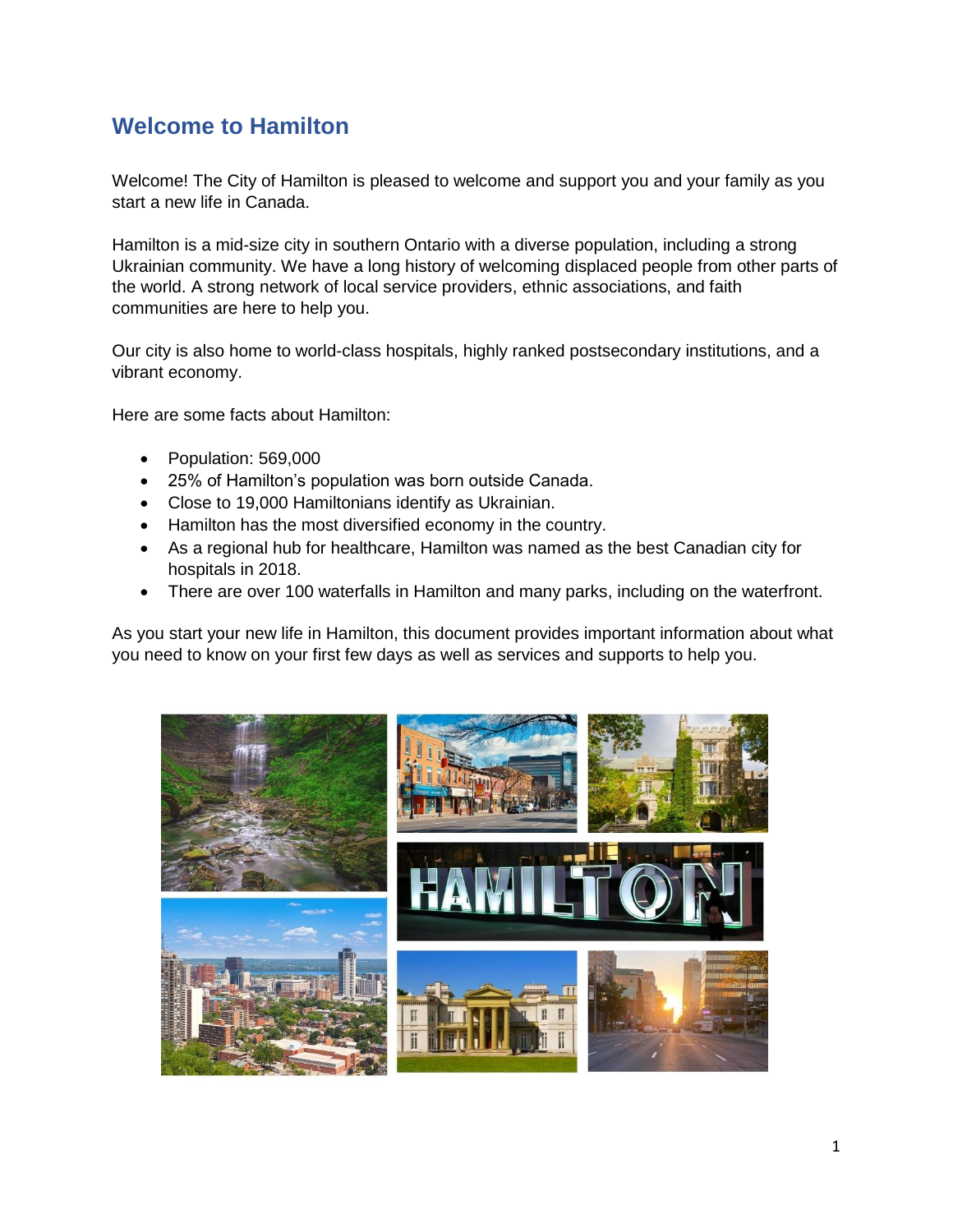### <span id="page-4-0"></span>**Pathways to immigrate to Canada**

Following the invasion of Ukraine in February 2022, the Government of Canada announced special measures to bring Ukrainians to safety in Canada, including temporary and permanent pathways.

- Temporary Pathway**:** Ukrainians and their family members can travel to Canada through [the Canada-Ukraine Authorization for Emergency Travel \(CUAET\)](https://www.canada.ca/en/immigration-refugees-citizenship/news/2022/03/canada-launches-new-temporary-residence-pathway-to-welcome-those-fleeing-the-war-in-ukraine.html) program.
- Permanent Pathway: Ukrainians with family members in Canada can be sponsored to come to Canada permanently. For more information, click [here](https://www.canada.ca/en/immigration-refugees-citizenship/services/immigrate-canada/ukraine-measures/bring-family.html) or visit [https://www.canada.ca/en/immigration-refugees-citizenship/services/immigrate](https://www.canada.ca/en/immigration-refugees-citizenship/services/immigrate-canada/ukraine-measures/bring-family.html)[canada/ukraine-measures/bring-family.html](https://www.canada.ca/en/immigration-refugees-citizenship/services/immigrate-canada/ukraine-measures/bring-family.html)
- To learn more about the immigration measures for Ukrainians, visit [https://www.canada.ca/en/immigration-refugees-citizenship/services/immigrate](https://www.canada.ca/en/immigration-refugees-citizenship/services/immigrate-canada/ukraine-measures.html)[canada/ukraine-measures.html](https://www.canada.ca/en/immigration-refugees-citizenship/services/immigrate-canada/ukraine-measures.html)
- Dedicated Service Channel for Ukraine immigration enquiries:
	- Call **613-321-4243**, collect calls accepted.
	- Use the **[IRCC crisis web form](https://response.s1dl.com/mailresponse.asp?tid=c32b97d5-de6f-42b1-b249-629570fb7d62&em=0eb7635a-b71c-43f0-87bb-74f0273f2b13&turl=https://secure.cic.gc.ca/ClientContact/en/Crisis)** and add the keyword "**Ukraine2022**"

### <span id="page-4-1"></span>**Your first few days**

Coming to a new country can be overwhelming, but here are some early things you can do to get started when you arrive in Canada:

#### <span id="page-4-2"></span>*Register with Red Cross*

The Red Cross has set up reception centres at Canada's ports of entry to provide reception, registration and translation/interpretation services. Health specialists and clinicians from Red Cross are on-site to assist you with referral to other service providers if you need medical attention or mental health counselling.

- For immediate emergency services and life-threatening situations, please call 911 from any phone (mobile, home or public phones).
- If you have any non-urgent medical questions or need to know where to find a clinic or hospital, call 1-866-797-0000.
- If you are experiencing stress, or would need to talk, there are on-site mental health specialists who can help. You can also access support by calling Red Cross team at the toll-free number 1-833-354-1628.

The Red Cross also provides welcome packages for you to learn more about supports and services available to you upon arrival. For more information, visit <https://www.redcross.ca/how-we-help/current-emergency-responses/conflict-in-ukraine>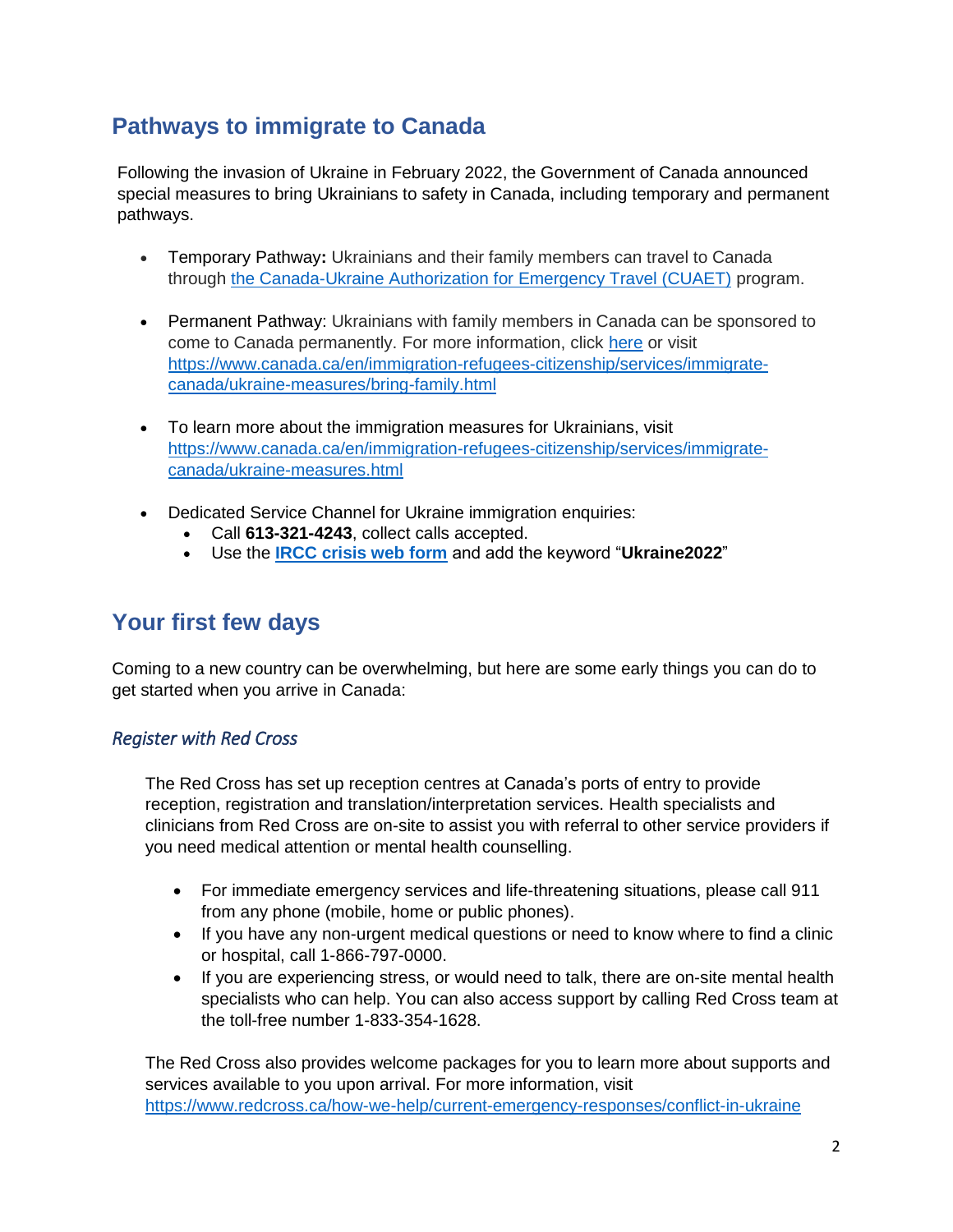#### <span id="page-5-0"></span>*Follow COVID-19 guidelines*

COVID-19 continues to be a risk to the health of everyone in Canada. Public Health Ontario has created resources in several languages, including Ukrainian, about COVID-19 and ways to protect yourself from it: [https://www.publichealthontario.ca/en/diseases-and](https://www.publichealthontario.ca/en/diseases-and-conditions/infectious-diseases/respiratory-diseases/novel-coronavirus/public-resources?tab=27)[conditions/infectious-diseases/respiratory-diseases/novel-coronavirus/public](https://www.publichealthontario.ca/en/diseases-and-conditions/infectious-diseases/respiratory-diseases/novel-coronavirus/public-resources?tab=27)[resources?tab=27](https://www.publichealthontario.ca/en/diseases-and-conditions/infectious-diseases/respiratory-diseases/novel-coronavirus/public-resources?tab=27)

Please remember that there are masking requirements in place in certain settings in Ontario. These requirements are rapidly changing, but you can keep up to date by visiting <https://covid-19.ontario.ca/public-health-measures#overview>

Hamilton has various clinics that offer COVID-19 vaccines. For locations, visit [www.hamilton.ca/GetYourVaccine](http://www.hamilton.ca/GetYourVaccine) **or by calling the COVID-19 Vaccine Hotline at 905- 974-9848, option 7**. Translation is available.

#### <span id="page-5-1"></span>*Apply for Social Insurance Number (SIN)*

You will need a SIN to work or access government programs and benefits. You must complete an application for your SIN, and the application requires some supporting documents. To check what documents you need and how to apply online, visit [sin](https://sin-nas.canada.ca/en/Sin/)[nas.canada.ca/en/Sin/](https://sin-nas.canada.ca/en/Sin/)

Alternatively, you can apply in-person at a Service Canada location. Find the address for your local Service Canada location at [https://www.servicecanada.gc.ca/tbsc-fsco/sc](https://www.servicecanada.gc.ca/tbsc-fsco/sc-hme.jsp?lang=eng)[hme.jsp?lang=eng](https://www.servicecanada.gc.ca/tbsc-fsco/sc-hme.jsp?lang=eng) 

#### <span id="page-5-2"></span>*Apply for public health insurance (OHIP)*

To access healthcare such as seeing a physician or using hospital services, you need to have an Ontario Health Insurance Program (OHIP) card.

Learn how to apply for OHIP at [https://www.ontario.ca/page/apply-ohip-and-get-health-card,](https://www.ontario.ca/page/apply-ohip-and-get-health-card) including what documents are needed, or call ServiceOntario INFOline at [1-866-532-](tel:+18665323161) [3161](tel:+18665323161) [\(TTY: 1-800-387-5559\)](tel:+18003875559).

#### <span id="page-5-3"></span>*Open a bank account*

In order to open a bank account, you must visit a bank and show identification such as a passport, a driver's license, a SIN, or another acceptable document.

For a list of acceptable documents, visit [https://settlement.org/ontario/daily-life/personal](https://settlement.org/ontario/daily-life/personal-finance/banks/how-do-i-open-a-bank-account/)[finance/banks/how-do-i-open-a-bank-account/](https://settlement.org/ontario/daily-life/personal-finance/banks/how-do-i-open-a-bank-account/) or call the Financial Consumer Agency of Canada at 1-866-461-3222 for more information.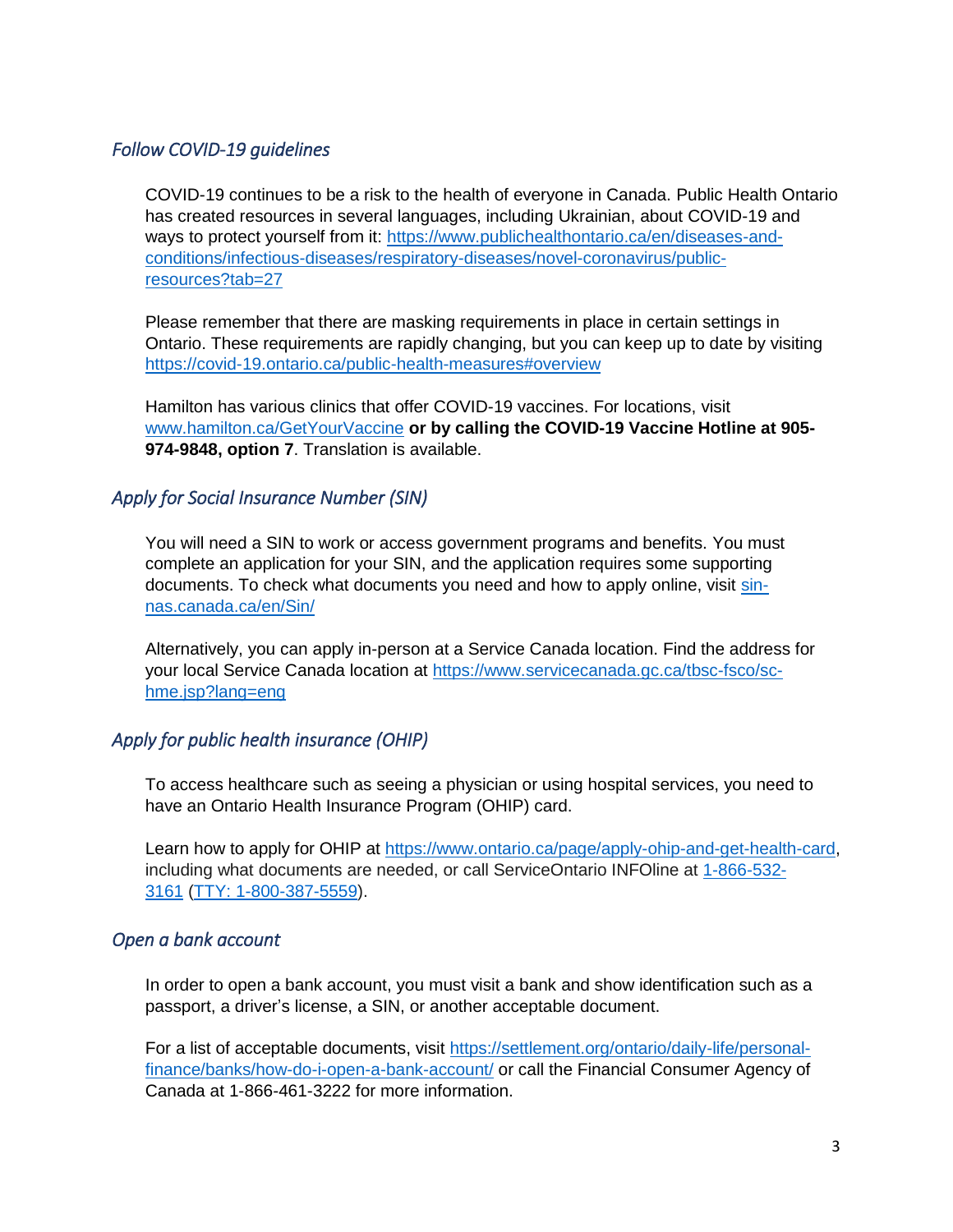#### <span id="page-6-0"></span>*Connect with Ukrainian-Canadian Congress*

The Canadian-Ukrainian Congress Hamilton Branch is the umbrella organization that coordinates activities and supports for Ukrainians in Hamilton.

To learn more, visit<https://www.facebook.com/ucchamilton.ca/> or <https://www.ucchamilton.ca/> or phone 905-575-7452.

The Canadian-Ukrainian Congress national headquarters also has a website: [www.ucc.ca](http://www.ucc.ca/)

#### <span id="page-6-1"></span>*Contact a local settlement service provider*

Local service providers assist newcomers to settle in Hamilton by providing assistance with orientation, information and referrals, language instruction, employment supports, community connections and more.

To see a list of these organizations, what service they offer and their contact information, visit<https://www.hamiltonimmigration.ca/find-services>

### <span id="page-6-2"></span>**Housing**

Finding a place to live is likely to be one of your top priorities. Your housing options depend on your needs and your budget. Housing services and supports can help you find a place to rent, access financial supports, and answer questions about rights and responsibilities as a tenant.

- If you are in Hamilton or are planning to arrive in Hamilton and are looking for housing, fill out this [form](https://forms.office.com/r/520stHMGRT) or look for it on the YMCA Hamilton Burlington Brantford website. This will help the YMCA find appropriate home/housing options for you.
- Hamilton Housing Help Centre can help you find housing, access subsidized or supporting housing, understand your rights as a renter, and more. Visit [https://www.housinghelpcentre.ca/about-us.html.](https://www.housinghelpcentre.ca/about-us.html)
- This site also has rental listings<https://www.housinghelpcentre.ca/rental-listings.html>

### <span id="page-6-3"></span>**Income support**

Ukrainians in Ontario under the [Canada-Ukraine authorization for emergency travel](https://www.canada.ca/en/immigration-refugees-citizenship/services/immigrate-canada/ukraine-measures/cuaet.html) are eligible to apply for Emergency Assistance which provides temporary financial support for basic needs and shelter in crisis situations while you apply for the Federal Income Supports.

If you live in the City of Hamilton and do not have enough money for things like food, housing and prescription drugs, you may qualify for Emergency Assistance.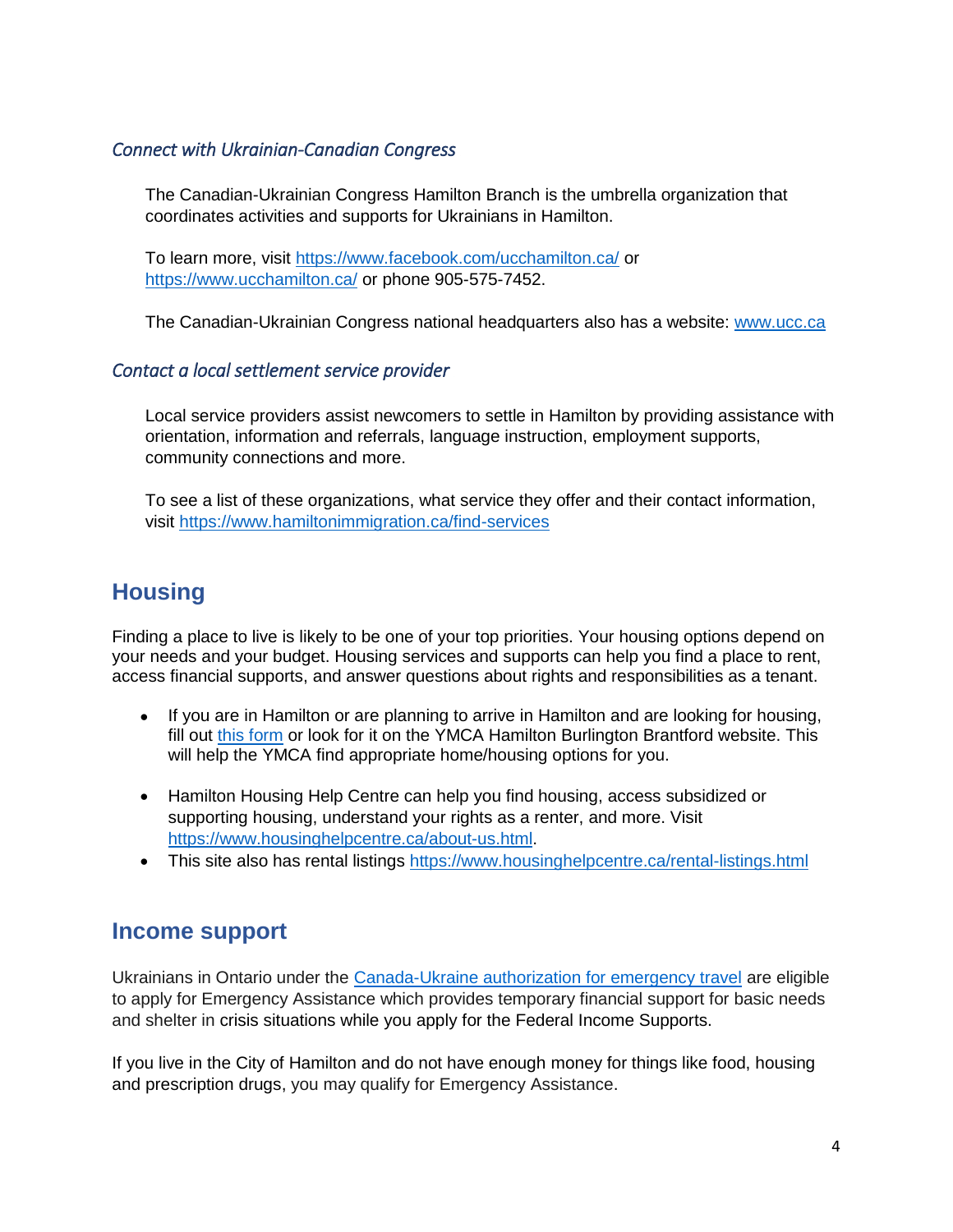To apply:

- If you have a Canadian social insurance number (SIN), you can [apply online](https://ea.mcss.gov.on.ca/)
- If you do not have a social insurance number, contact your local Hamilton Ontario Works [office](http://www.officelocator.mcss.gov.on.ca/?lang=en) or call 905-546-4800

### <span id="page-7-0"></span>**Settlement services**

Settlement organizations provide you with information and assistance while you adjust to living in Canada. They provide culturally sensitive services in several languages, including assistance in finding a place to live, learning English or French, finding employment, assessing educational and professional qualifications, referrals to other services such as legal help, connecting with the community, filling out forms and applications, and answering other general concerns related to immigration or settlement.

The following organizations can provide you with orientation and information as well as assess your needs and refer you to appropriate resources in the community:

- Immigrants Working Centre Website:<https://iwchamilton.ca/services/settlement-services/> Email: [communications@iwchamilton.ca](mailto:communications@iwchamilton.ca) Phone: 905-529-5209
- YMCA of Hamilton, Burlington and Brantford Website:<https://www.ymcahbb.ca/new-canada> Phone: 905-526-8452; 905-662-9400
- YWCA Hamilton Website: <https://www.ywcahamilton.org/join/> Phone: 905-522-9922 ext. 335

#### <span id="page-7-1"></span>*Language instruction*

Newcomers can access free English and French language classes. Language classes help you learn or improve your language skills, provide opportunities to learn about Canadian culture and connect with the community. Classes are offered for people with different levels of English, from literacy to advanced and occupation specific.

- In order to enroll in these classes, you first need to book a language assessment appointment with YMCA of Hamilton, Burlington and Brantford by visiting [https://ymcagta.org/immigrant-services-new/language-assessment-and-referral](https://ymcagta.org/immigrant-services-new/language-assessment-and-referral-services-new)[services-new](https://ymcagta.org/immigrant-services-new/language-assessment-and-referral-services-new) or calling 905-526-8452 or 905-662-9400.
- For information about which organizations offer language instruction, visit <https://www.hamiltonimmigration.ca/find-services>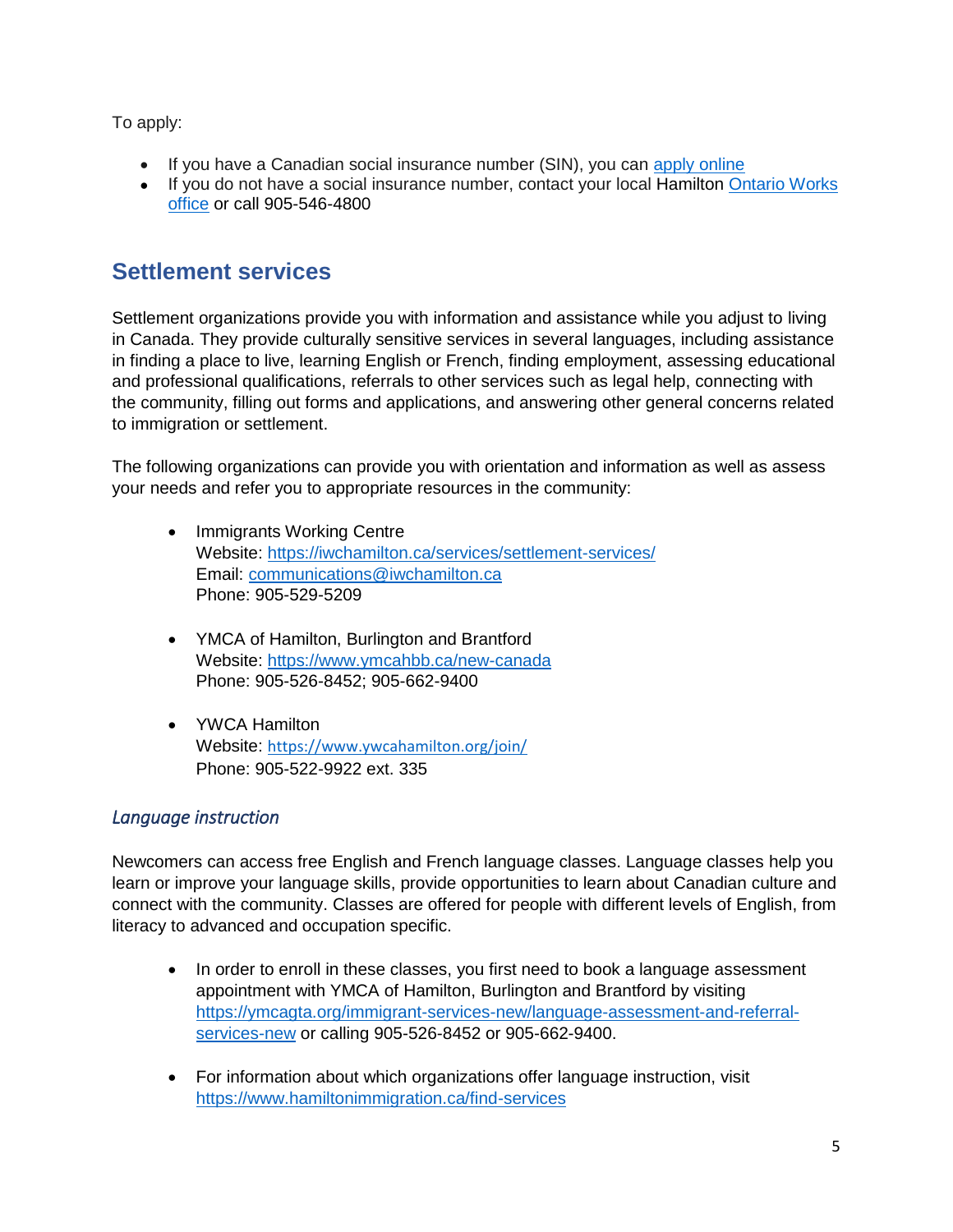#### <span id="page-8-0"></span>*Employment supports*

Service providers in Hamilton can help you find employment. They can assist you with building job search skills, writing a resume, and preparing for interviews. They can connect you to mentorship opportunities, job placement opportunities, and more.

The following are some employment service providers in Hamilton and contact persons:

- **[Mohawk College](https://www.mohawkcollege.ca/community-employment-services)** Beth Gibson, Email [beth.gibson1@mohawkcollege.ca,](mailto:beth.gibson1@mohawkcollege.ca) 905-575-2421
- **[College Boreal](https://www.collegeboreal.ca/en/our-campus/our-locations/access-centres-hamilton)** Luc Bonaventura, [ucbonaventurea.amoussou@collegeboreal.ca,](mailto:ucbonaventurea.amoussou@collegeboreal.ca) (905) 777-1562
- **[YMCA](https://www.ymcahbb.ca/locations/ymca-employment-services-hamilton)** Una Gibbons, [una\\_gibbons@ymca.ca,](mailto:una_gibbons@ymca.ca) 905-540-9613 or Michael Caudle, [michael.caudle@ymcahbb.ca,](mailto:michael.caudle@ymcahbb.ca) 647-424-3271
- **[YWCA](https://www.ywcahamilton.org/join/employment-services/)** Maisie Raymond-Brown, [mrbrown@ywcahamilton.org,](mailto:mrbrown@ywcahamilton.org) (905) 522-9922 ext. 151
- **[Immigrants Working Centre](https://iwchamilton.ca/services/employment-services/)** Uzma Qureshi, [uqureshi@iwchamilton.ca,](mailto:uqureshi@iwchamilton.ca) (905) 529-5209 x #1239
- **[Wesley](https://wesley.ca/program/employment-services/)** Orsida Gorishti, [Orsida.gorishti@wesley.ca,](mailto:Orsida.gorishti@wesley.ca) 289-237-8950
- **[VPI Solutions](https://www.vpi-inc.com/)** Michelle Obermuller, [michelleobermuller@vpi-inc.com,](mailto:michelleobermuller@vpi-inc.com) 905-387-2220
- **[Goodwill](https://goodwillonline.ca/)** focus on persons with disabilities Rachel Hunt, [rhunt@goodwillonline.ca,](mailto:rhunt@goodwillonline.ca) 905-575-2177
- **[Path Employment](http://www.pathemployment.com/)** focus on persons with disabilities [reception@pathemployment.com,](mailto:reception@pathemployment.com) 905-528-6611

**Job Bank Canada** has created a portal to connect Ukrainians to job opportunities. If you need help to find work, you can contact job bank and indicate that you are a Ukrainian national: <https://www.jobbank.gc.ca/findajob/resources/jobsforukraine>

#### <span id="page-8-1"></span>*Translation and interpretation*

Organizations in Hamilton have staff who speak Ukrainian or Russian or can refer you to appropriate interpretation services.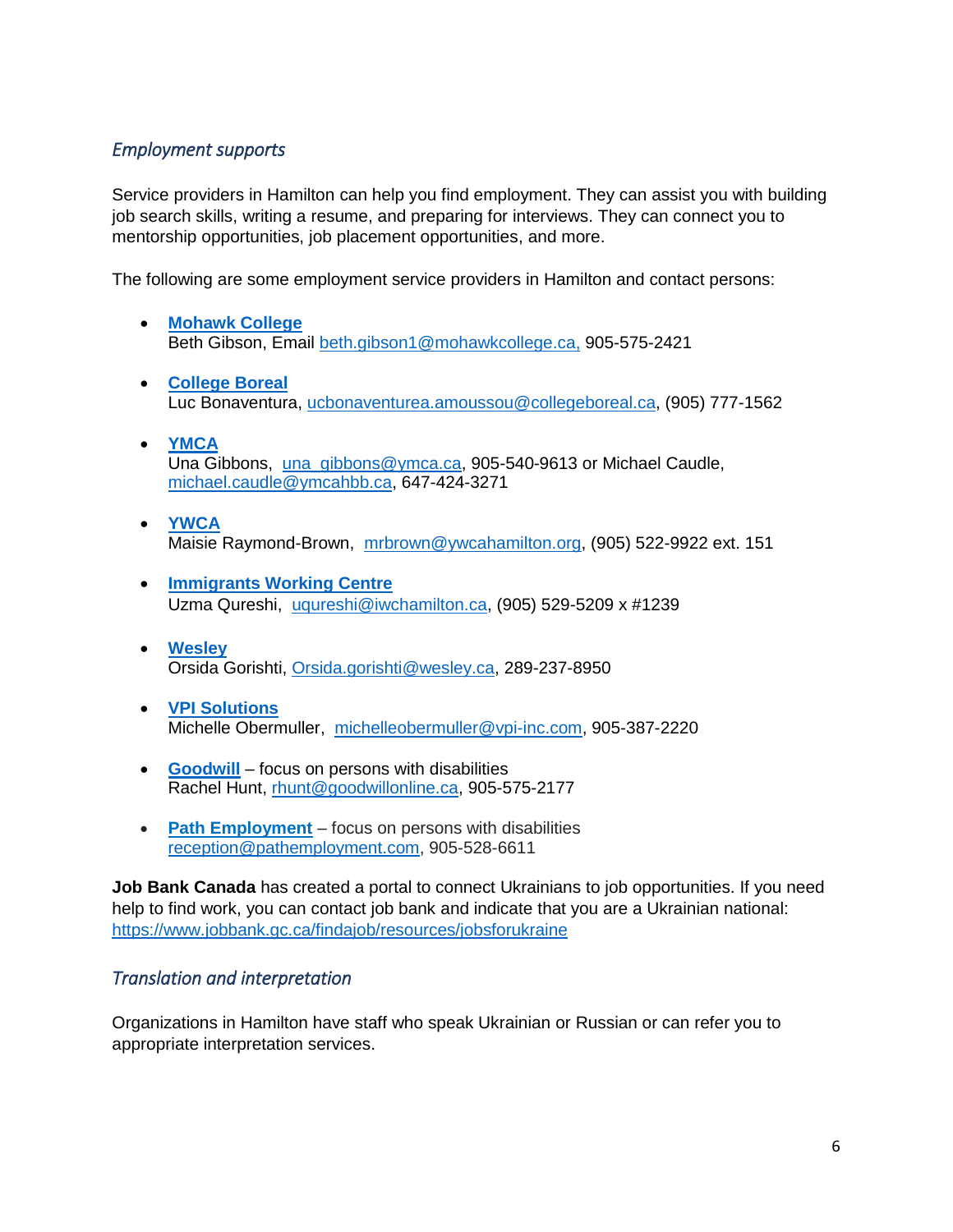If you are looking for an interpreter or need a document translated from Ukrainian or Russian, you can contact Ukrainian Canadian Congress Hamilton Branch at 906-962-1916 or [Wesley](mailto:Wesley) at 905-528-5629 x 302 or [interpretation.services@wesley.ca.](mailto:interpretation.services@wesley.ca)

### <span id="page-9-0"></span>**Healthcare**

All Canadian residents have access to health care. Canadian citizens, permanent residents, and those with a valid work permit or a temporary resident permit in Ontario qualify for public health insurance in Ontario known as OHIP. This includes people arriving in Ontario under the Canada-Ukraine Authorization for Emergency Travel (CUAET). Your OHIP card covers most health services, such as services from physicians and hospital stays. Visit a Service Ontario location to apply and obtain your OHIP card:<https://www.ontario.ca/locations/serviceontario>

Health Emergencies

• For immediate emergency services and life-threatening situations, please **call 911** from any phone (mobile, home or public phones).

General Health Advice

• For general medical advice, you can call Telehealth Ontario at [1-866-797-0000](tel:+18667970000)

Prescription Medications

• The Ontario Drug Benefit Program helps cover the cost of about 5,000 prescription drugs. [Learn how to get help paying for prescription drugs.](https://www.ontario.ca/page/get-coverage-prescription-drugs)

Local Health Services:

If you require health care services, you can contact one of the following agencies to begin the process:

- Hamilton Urban Core Community Health Centre Website: [http://hucchc.com](http://hucchc.com/) Address: 181 Main Street West, Hamilton, ON L8P 4Y4 Phone: 905-522-3233
- Compass Community Health Centre Website:<https://compassch.org/> Address: 438 Hughson St. North, Hamilton, ON L8L 4N5 Phone: (905) 523-6611 ext 2000
- Refuge Hamilton Centre for Newcomer Health Website:<https://newcomerhealth.ca/> Address: 183 Hughson St South, Lower Level, Hamilton, L8N 2B6 Phone: 905-526-0000
- Centre de Santé Communautaire Hamilton/Niagara Website:<http://www.cschn.ca/> Address: 1320 Barton Street East, Hamilton, Ontario, L8H 2W1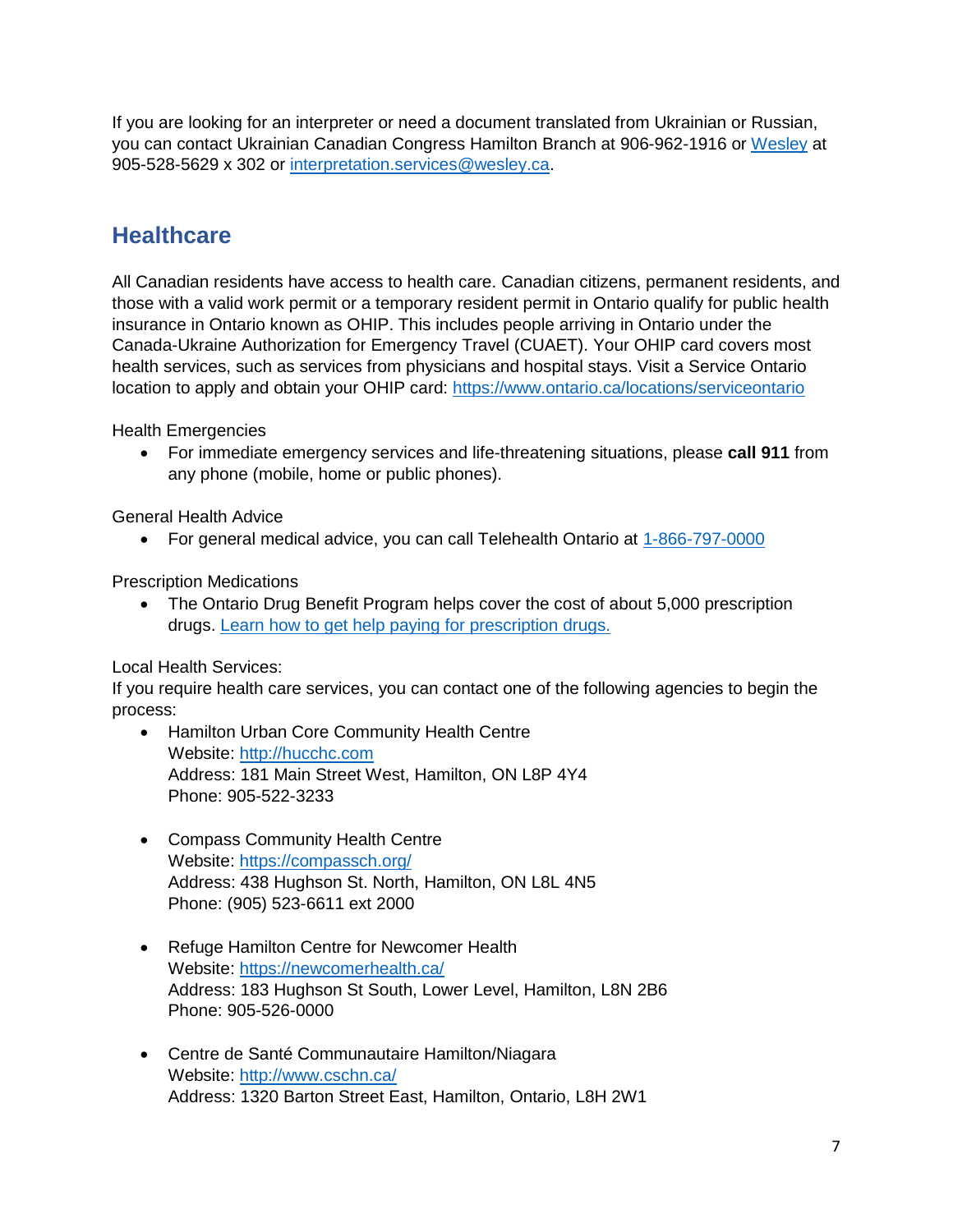Phone: 905-528-0163

Dental Services

- Children and youth 0-17 years old who meet the income eligibility criteria can access routine and emergency dental care through the Healthy Smiles Ontario (HSO) program. **Call 905-546-2424 ext. 5369 or visit<https://www.ontario.ca/page/get-dental-care>**
- Adults 18-64 years old with dental treatment needs may qualify for Emergency Assistance through Ontario Works. Please contact your Ontario Works case manager at 905-546-4800 for more information.
- Low income seniors 65 and older can receive free routine dental services, including dentures through the Ontario Seniors Dental Care Program (OSDCP). **Call us at 905- 546-2424 ext. 3789 or email** [dentalclinic@hamilton.ca](mailto:dentalclinic@hamilton.ca) **for more information.**

#### COVID-19 Vaccination

• COVID-19 Vaccines are available for free for everyone 5 years of age and older. You can book an appointment or learn more about vaccines at [www.hamilton.ca/GetYourVaccine](http://www.hamilton.ca/GetYourVaccine) **or by calling the COVID-19 Vaccine Hotline at 905- 974-9848, option 7** for vaccine clinic information. Translation is available.

Long-Term Physical Disabilities

• If you have a long-term physical disability, you can get help paying for equipment and supplies through the [Assistive Devices Program.](https://www.ontario.ca/page/assistive-devices-program)

### <span id="page-10-0"></span>**Enrolling children in school**

Public schools are free and provide education to children from kindergarten to grade 12. Students are placed in their age appropriate grade.

As newcomers to Canada, there are extra supports available to your children in order to adapt to schooling in Canada. In several schools across Hamilton, a settlement (SWIS) worker is available to provide families with important information to ensure their children's needs are met.

Publicly-funded schools are managed by district school boards. Hamilton has two Englishlanguage public school boards: Hamilton-Wentworth District School Board (HWDSB) and Hamilton-Wentworth Catholic District School Board (HWCDSB).

Catholic elementary schools are open to all students who are baptized as Roman Catholic and to children who have 1 or 2 Roman Catholic parents. Sometimes, non-Catholic students can be admitted into a Catholic elementary school. English Public elementary and secondary schools, and English Catholic secondary schools are open to all students.

*1) For registration with the Hamilton-Wentworth Catholic District School Board (HWCDSB)*, follow these steps:

• Step 1: Contact Nicole Baldini (Assessment Clerk) **at 905-525-2930 Ext 2006**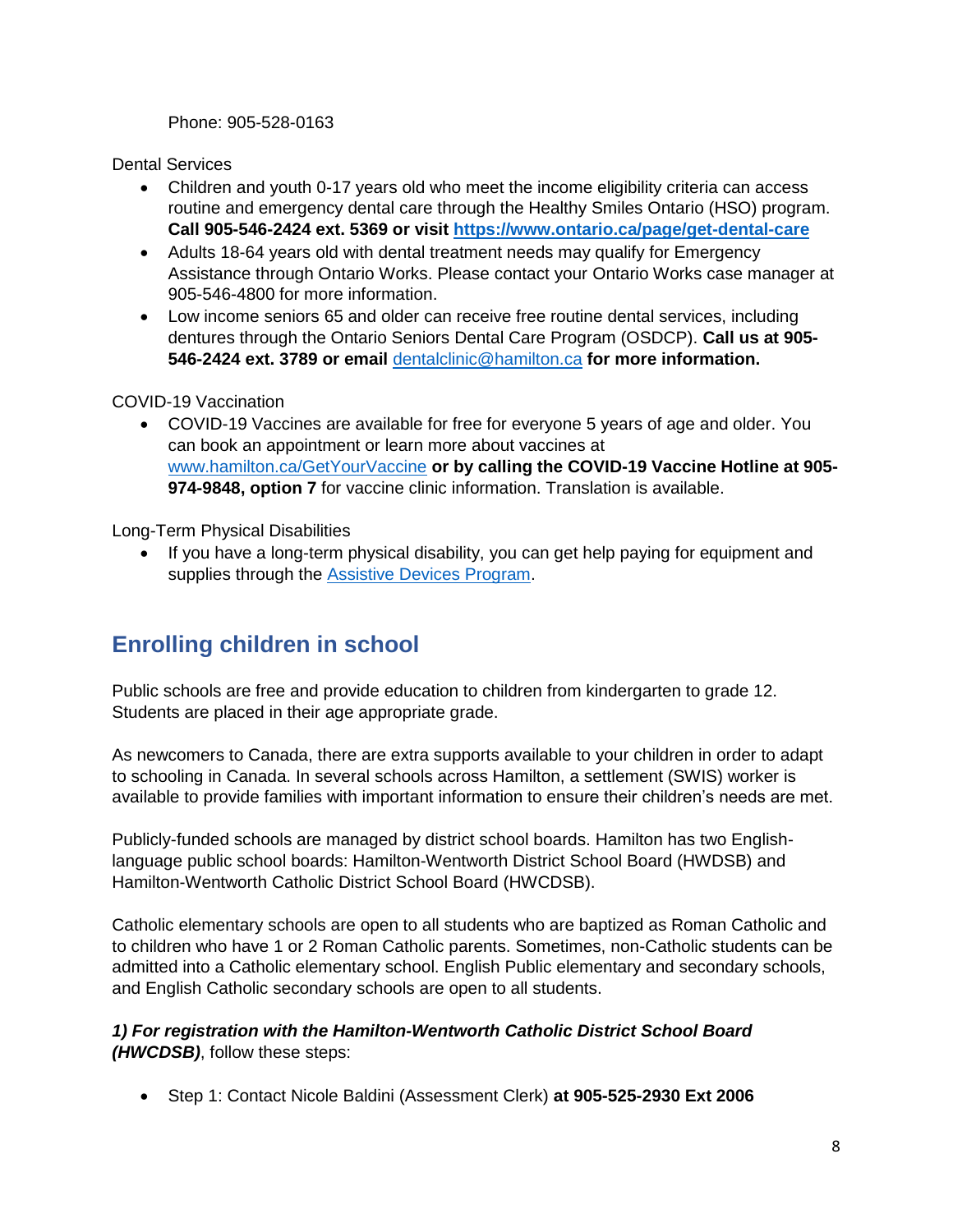- Step 2: Complete the online or enclosed HWCDSB Registration Form
- Step 3: Have the registration documents ready to bring with you to the school
- Step 4: Connect with the school to arrange an appointment to bring the documentation and complete the registration process

Online registration forms can be found below:

- Kindergarten (4-5 years old): [Kindergarten Registration Link](https://www.hwcdsb.ca/kindergartenregistration/)
- Elementary (6-13 years old): [Elementary Registration Link](https://www.hwcdsb.ca/elementaryregistration/)
- Secondary (14-17 years old): [Secondary Registration Link](https://www.hwcdsb.ca/secondaryregistration/)

The following are documents required for registration, but if you are missing any of these documents, HWCDSB will ensure there is no delay in the process:

- 1. Status Documentation (i.e. Visitor Visa, Electronic Travel Authorization, etc.);
- 2. Student(s) passport and/or birth certificate;
- 3. Proof of residency in the City of Hamilton; and
- 4. Previous school report card (secondary only, if available).

#### *2) For registration with the Hamilton-Wentworth District School Board (HWDSB)*, follow these steps:

- Step 1:Contact the HWDSB WELCOME CENTRE at **905-521-2554** to arrange a time for children to meet with a teacher for an English language assessment which will provide a starting point for English language programming at school.
- Step 2: Complete the enclosed HWDSB Registration Form
- Step 3: Have the registration documents ready to bring with you to the school. Even if you do not have all the required documents, continue with the registration process.
- Step 4: Connect with the school to arrange an appointment to bring the documentation and complete the registration process.

Online registration forms can be found below:

- Kindergarten (year of birth 2017 or 2016): <https://www.hwdsb.on.ca/kindergarten/>
- Elementary grade 1-8 (year of birth 2015-2008): <https://www.hwdsb.on.ca/elementary/plan-for-school/>
- Secondary grade 9-12 (year of birth 2009-2003): <https://www.hwdsb.on.ca/secondary/plan-for-high-school/>

English as a Second Language support is available in elementary schools and at four secondary schools: Westdale, Bernie Custis, Glendale, and Nora Frances Henderson.

### <span id="page-11-0"></span>**Finding childcare**

Childcare centres offer care for children while their parents work or study.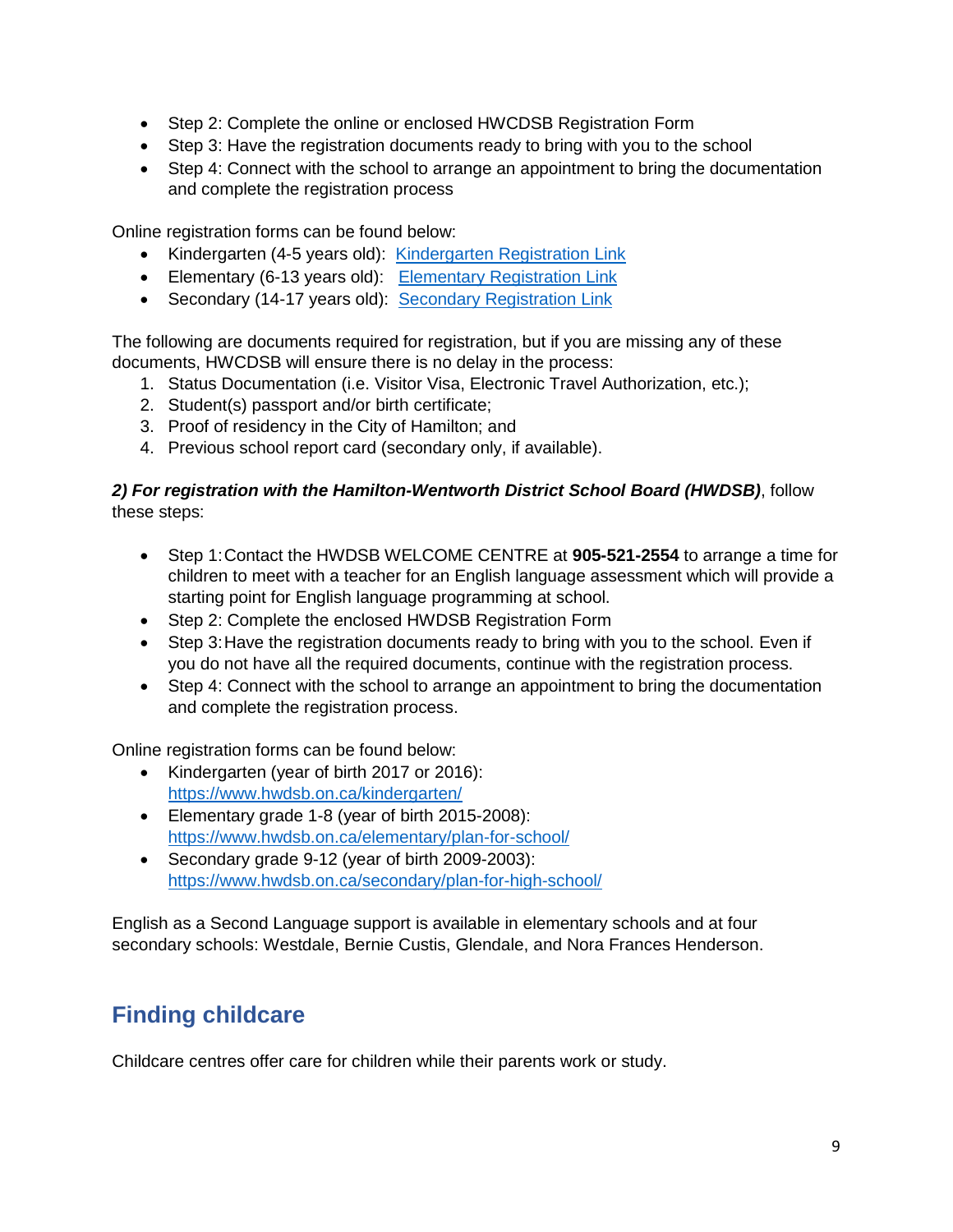The City of Hamilton offers **[financial support for childcare](https://www.hamilton.ca/social-services/early-years-and-child-care-services/financial-support-child-care)** to assist low-income families with their childcare expenses.

You can look for childcare centres across the city by access Hamilton Child Care Registry at: [https://www.hamilton.ca/social-services/early-years-and-child-care-services/hamilton-child-care](https://www.hamilton.ca/social-services/early-years-and-child-care-services/hamilton-child-care-registry)[registry](https://www.hamilton.ca/social-services/early-years-and-child-care-services/hamilton-child-care-registry)

There are different types of childcare available in Ontario:

- Licensed childcare centre
- Licensed home childcare
- Before-school and after-school care
- Unlicensed care

To learn more about the different types of childcare and how they are regulated, or to search for licensed childcare for your children, please visit the [Ontario Ministry of Education website.](https://www.ontario.ca/page/find-and-pay-child-care?_ga=2.140715259.898165424.1619102875-1331603459.1619102872)

### <span id="page-12-0"></span>**Credentials assessment**

Educational and professional qualifications and standards vary from country to country. Regulated occupations and trades need you to be licensed by a provincially regulatory body to work in that occupation. That is why it is important to assess your qualifications in Canada.

Recognizing that individuals displaced by war may have limited documentation to prove their education or qualifications, the World Education Service (WES) Gateway Program offers credentials assessment services to such individuals, including Ukrainians. To learn more about steps needed to assess your credentials, visit [https://www.mohawkcollege.ca/new-to-canada-we-have-free-english-classes-and-more/more](https://www.mohawkcollege.ca/new-to-canada-we-have-free-english-classes-and-more/more-programs-and-services/wes-gateway-program)[programs-and-services/wes-gateway-program](https://www.mohawkcollege.ca/new-to-canada-we-have-free-english-classes-and-more/more-programs-and-services/wes-gateway-program)

### <span id="page-12-1"></span>**Transportation**

There are many transportation options to get around the city or travel outside the city. Hamilton has public buses and dedicated bike lanes within the city as well as train and bus services to other cities. Public transit is wheelchair accessible, and there are special transportation services for people living with disabilities.

Hamilton Street Railway (**HSR**) is our public transit service, with buses operating all around the city.

- To view the map of HSR service, bus schedules and fare, please visit [https://www.hamilton.ca/hsr-bus-schedules-fares.](https://www.hamilton.ca/hsr-bus-schedules-fares)
- You need a **Presto card** to ride with HSR, available at [www.prestocard.ca](http://www.prestocard.ca/) or call 1- 877-378-6123 to learn more. For the locations where you can buy a presto card, visit <https://www.prestocard.ca/en/find-an-outlet/customer-service-outlets>
- There are discounts for seniors, youth and low-income individuals.
- HSR is **free for children** up to 12 years of age and individuals over the age of 80.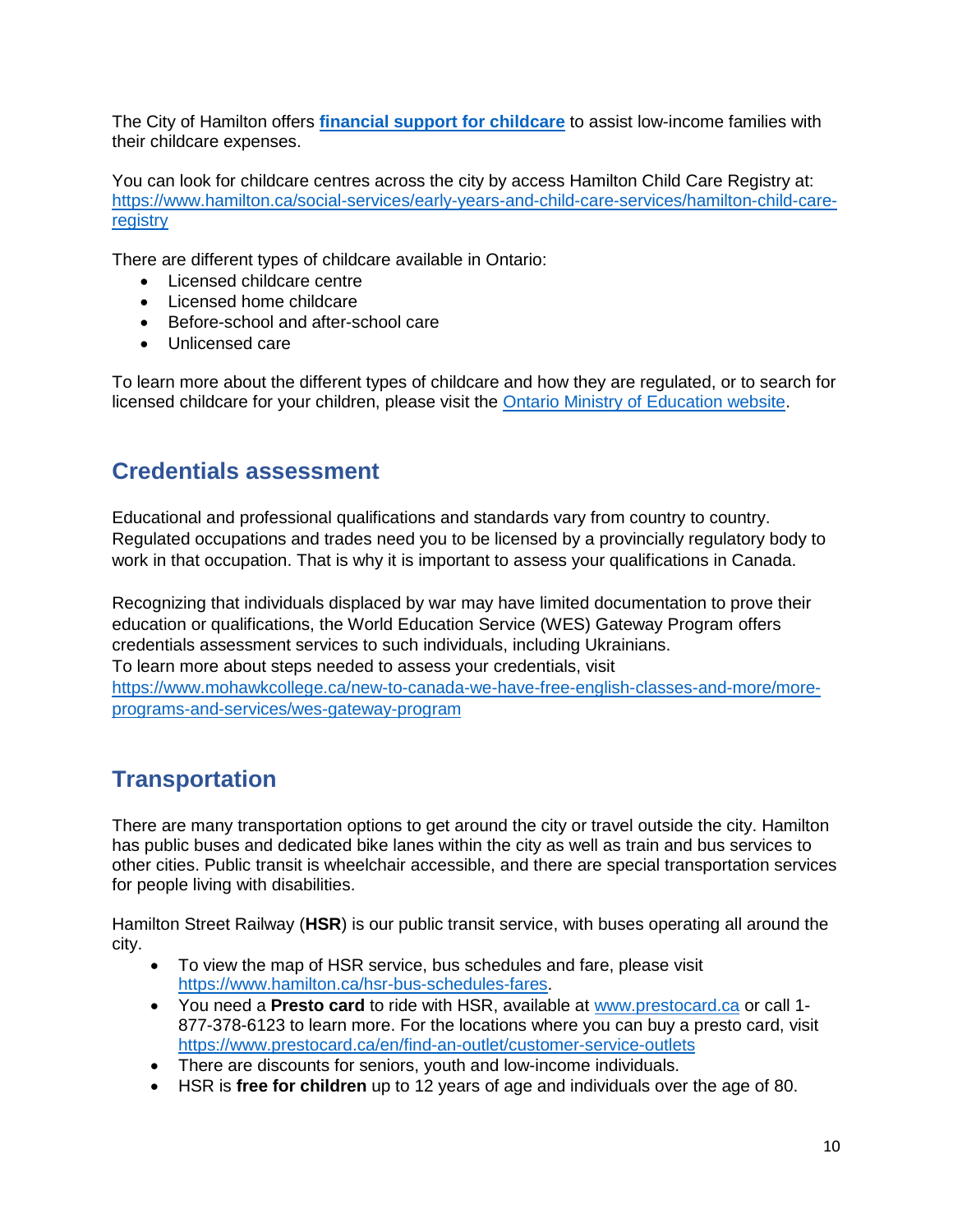Hamilton has a network of **bike lanes** across the city. You can rent a bike from many Bike Share locations. To learn more, visit<https://hamilton.socialbicycles.com/>

If you would like to drive your own vehicle, an Ontario **driver's license** and insurance are required. To learn what steps to take to obtain your driver's license, also links to the driver's handbook and driver examination centres: [https://settlement.org/ontario/daily](https://settlement.org/ontario/daily-life/transportation/driver-s-licence/how-do-i-get-an-ontario-driver-s-licence/)[life/transportation/driver-s-licence/how-do-i-get-an-ontario-driver-s-licence/](https://settlement.org/ontario/daily-life/transportation/driver-s-licence/how-do-i-get-an-ontario-driver-s-licence/)

### <span id="page-13-0"></span>**Recreation**

The City of Hamilton offers recreation programs and services for families and residents at many pools, arenas, and centres across the city. Programs include open drop-in programs (swimming, ice skating, open gym), registered instructed programs (swimming lessons, fitness classes, sports classes), and community programs (golf, programming on parks).

- General information about recreation facilities and programs [https://www.hamilton.ca/recreation.](https://www.hamilton.ca/recreation)
- Drop in programs <https://www.hamilton.ca/recreation/drop-in-programs>
- Registered programs <https://www.hamilton.ca/recreation/registered-programs>
- Recreation facility locations:<https://www.hamilton.ca/recreation/locations>
- Golf locations <https://www.hamilton.ca/golf-hamilton>
- The Park Finder tool allows you to search for a park near you: <https://www.hamilton.ca/parks-recreation/parks-trails-and-beaches/parkfinder>
- The Recreation Assistance Program provides free passes and discounts for individuals and families with a low income. For more information, visit <https://www.hamilton.ca/recreation/recreation-assistance-program>
- To contact City of Hamilton's Recreation: Email: [recreation@hamilton.ca](mailto:recreation@hamilton.ca) Phone: 905-546-2424 ext. 3747

### <span id="page-13-1"></span>**Resources for Seniors**

There are services and programs for seniors in Hamilton. Hamilton Public Library has put together a **Guide to Community Resources for Older Adults**, which provides information about programs and opportunities for seniors to get connected to the community as well as information about accessing financial, housing, transportation, health and mental health supports. Visit [https://seniorshamilton.ca/.](https://seniorshamilton.ca/)

**211 Ontario** helps you find programs and services in communities across Ontario, including Hamilton. It is free of charge and available 24/7. You can either search for programs online at <https://211ontario.ca/> or dial 211 on your phone to speak to a Community Navigator. 211 is available in over 150 languages.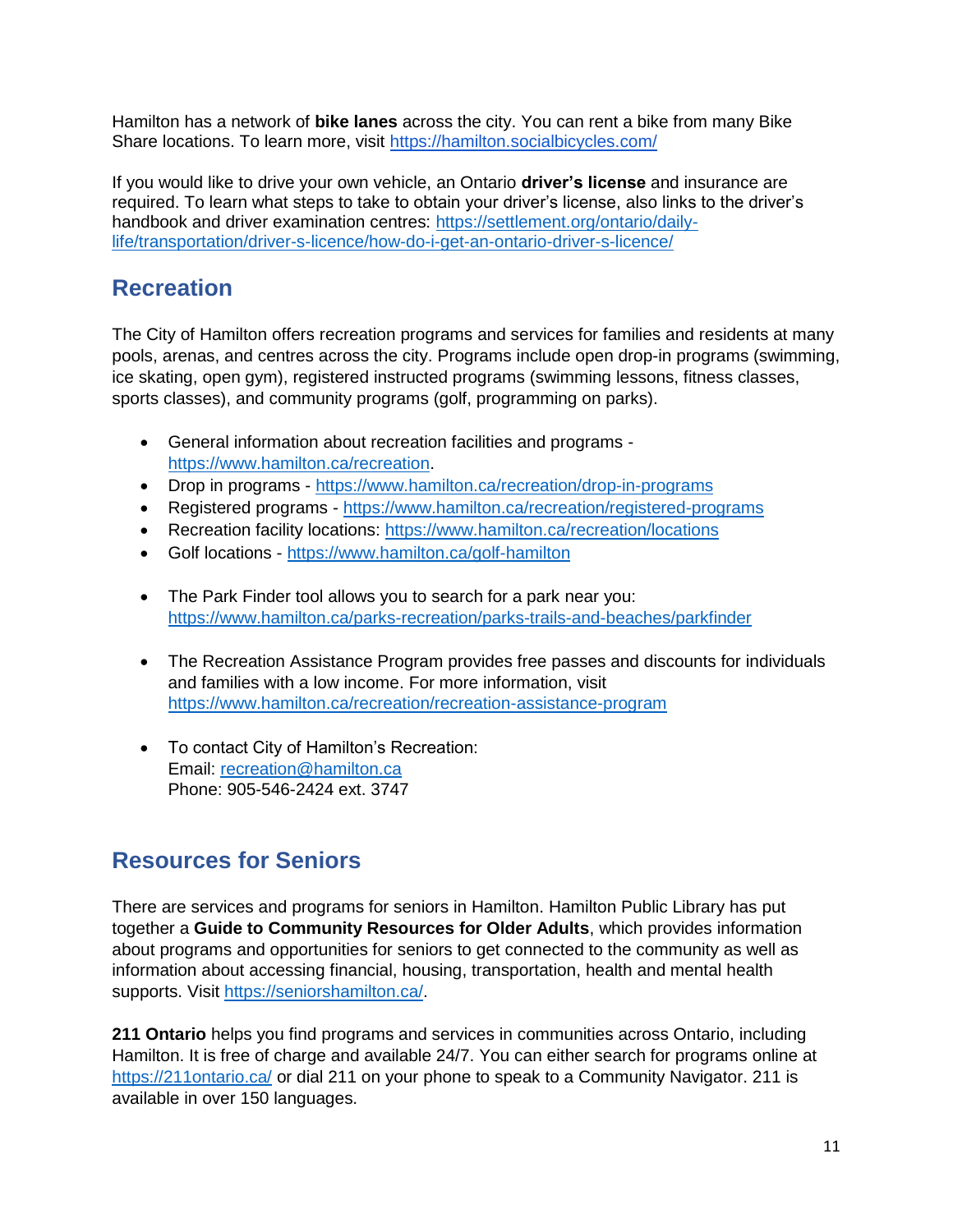- For a list of senior centres and clubs in Hamilton, visit <https://www.hamilton.ca/recreation/senior-centres-clubs>
- For home or community care support in Hamilton, visit Home and Community Care Support Services of Hamilton-Niagara-Haldimand-Brant (CCSS) at [http://healthcareathome.ca/hnhb/en.](http://healthcareathome.ca/hnhb/en)

### <span id="page-14-0"></span>**Ukrainian organizations and groups**

Volunteer-based ethnic associations in Hamilton provide support, programs and activities to increase your sense of belonging and connections in the community. Members often share a common language and culture.

Ukrainian-Canadian Congress in Hamilton is the umbrella organization that coordinates activities and supports for Ukrainians.

#### **Ukrainian organizations/groups in Hamilton:**

- Ukrainian-Canadian Congress Hamilton Branch: Website:<https://www.ucchamilton.ca/> Facebook:<https://www.facebook.com/ucchamilton.ca/>
- Ukrainian Youth Association (Hamilton Branch) Email: [cymhamilton@gmail.com](mailto:cymhamilton@gmail.com) Facebook:<https://www.facebook.com/CYM-Hamilton-751200621618456/>
- Ukrainian National Federation (Hamilton Branch) Website:<https://unfcanada.ca/branch/branch-hamilton/> Address: 170 Parkdale N, Hamilton, ON L8H 5X2 Phone: 1.905.544.5664
- Ukrainian Women's Organization (Hamilton Branch) No contact information. For inquiries, contact Ukrainian National Federation Hamilton Branch above.
- League of Ukrainian Canadians (Hamilton Branch) Facebook:<https://www.facebook.com/pg/LeagueofUkrainianCanadians/events/>

#### **Ukrainian places of worship in Hamilton:**

• Holy Spirit Ukrainian Catholic Church Website:<https://holyspirit.hsucc.ca/> Address: 15 St Olga St, Hamilton, ON L8L 6R3 Phone: (905) 545-2914